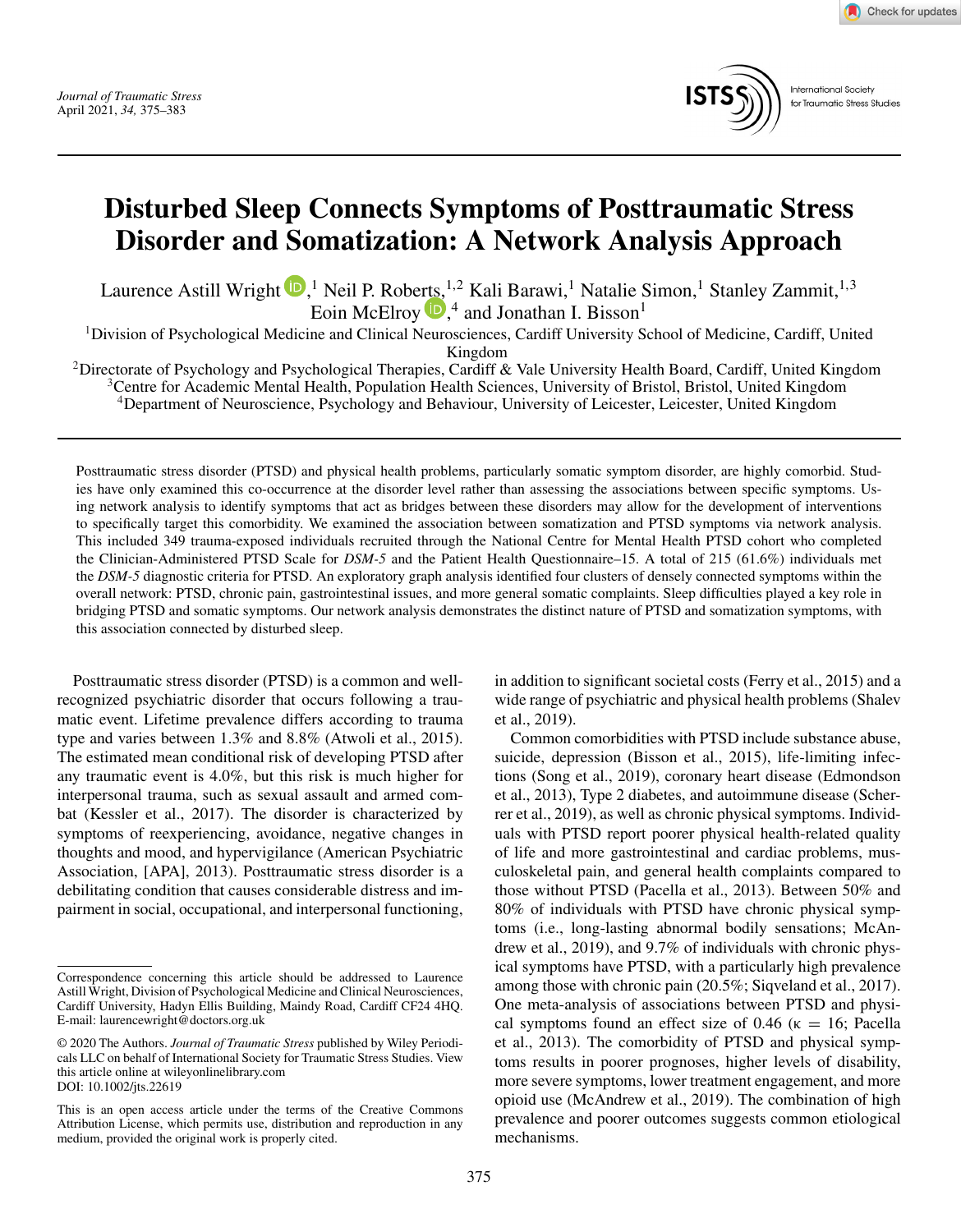Physicians have traditionally clustered physical symptoms that cannot be fully medically explained into conditions such as chronic pain syndrome, irritable bowel syndrome (IBS), chronic fatigue syndrome, tinnitus, temporomandibular joint pain, whiplash, headaches, and fibromyalgia (Afari et al., 2014). Current thinking suggests a significant influence of psychological and social factors whereby there is no clear organic cause for such distressing somatic complaints (Morina et al., 2018). The fifth edition of the *Diagnostic and Statistical Manual of Mental Disorders* (*DSM-5*; APA, 2013) conceptualizes medically unexplained symptoms (MUS) as "somatic symptom disorders" (SSD) and requires the presence of distressing physical health complaints in association with excessive concern or preoccupation with somatic symptoms (Afari et al., 2014). This suggests a large psychobehavioral overlay in a condition with uncertain physical pathophysiology (Henningsen, 2018), with considerable personal and societal costs (Konnopka et al., 2013). Previous conceptualizations of MUS were criticized as reductive, with an ongoing debate over classification as a singular syndrome or as separate conditions, thus prompting redefinition within the *DSM-5* (Okur Guney et al., 2019). The etiology of MUS is unclear, but there appears to be a complex interplay of biological, psychological, and social factors that cause and maintain bodily distress.

Often, SSDs involve inflammatory or immune-related processes, and it is likely that PTSD affects global immune functioning through shifts in neurobiology in the hypothalamic– pituitary–adrenal (HPA) axis (Song et al., 2019), although we did not assess this in the current study. Furthermore, cognitive and behavioral features of PTSD, such as insomnia, depression, substance misuse, anxiety sensitivity, avoidant coping, and negative posttraumatic cognitions may, directly and indirectly, exacerbate somatic symptoms through systemic changes in inflammatory and immune functioning (Kendall-Tackett, 2009). Negative posttraumatic cognitions, such as an individual's negative perceptions of themselves and the world, are closely related to low levels of social support and interpersonal problems and contribute to the onset and maintenance of PTSD (Alliger-Horn et al., 2017). These negative cognitions have also been associated with chronic pain–related impairment (Porter et al., 2013).

The association between PTSD severity and somatic symptom severity may be bidirectional as they may mutually maintain one another (McAndrew et al., 2019) via both psychosocial and biological factors, with PTSD and somatic symptom comorbidity resulting in a poorer prognosis, more disability, and poorer treatment outcomes (Sharp & Harvey, 2001). This relation could also be due to confounding (e.g., related to the severity of trauma exposure). Both conditions may be independently associated with trauma exposure, with neither expressing a causal effect on the other.

To date, researchers have only examined this co-occurrence at a disorder level by investigating either an individual syndrome or the broader category of SSD. Previous work has not provided clear evidence of any specific overlapping symptoms,

which, considering the high comorbid prevalence and common underlying etiologies, requires investigation. Network analysis posits that psychiatric disorders result from the complex causal interplay between symptoms rather than as a result of a distinct underlying disease entity. We wished to use this network analysis approach by assessing symptom relatedness to examine whether there were distinct clusters of PTSD symptoms separate from physical health symptoms or if there were symptoms that acted as bridges or boundaries between the disorders.

Network analysis is an exploratory technique that allows researchers to investigate the co-occurrence of these disorders by examining the direct associations between PTSD and physical health symptoms. Thus far, network analysis has been used in traumatic stress research to investigate the associations between PTSD, anxiety, and depression (Frewen et al., 2013); PTSD and depression (Afzali et al., 2017); and *International Classification of Diseases* (11th rev.; *ICD-11*) PTSD and complex PTSD (CPTSD) symptom clusters (Knefel et al., 2019; McElroy et al., 2019). These findings have identified bridge symptoms (i.e., symptoms that are important in connecting densely connected clusters of nodes nested within broader networks), which may provide insight into potential mechanisms that give rise to and/or maintain comorbidity and suggest useful targets for early interventions regarding the development of comorbidity (Afzali et al., 2017).

The aims of the present research were to examine the network structure of somatization and PTSD symptoms and to assess where and to what degree these symptom domains are related. This was the first study, to the best of our knowledge, to apply network analysis to comorbid PTSD and physical health problems or to somatization more broadly. Although we expected some clustering of PTSD symptoms, with separate clustering of somatic items based on affected organ systems, the study remained exploratory with regard to which symptoms would act as bridges between PTSD and somatization.

## **Method**

## **Participants and Procedure**

Participants in this cross-sectional network analysis were recruited via the National Centre for Mental Health (NCMH), a government-funded Welsh research center (National Health System [NHS] Health Research Authority, 2016). The cohort was a trauma-exposed sample of individuals who self-reported a current or historical PTSD diagnosis or experienced a traumatic event that satisfied *DSM-IV* Criterion A (Brewin et al., 2002). All participants in the present sample subsequently completed the Clinician-Administered PTSD Scale for *DSM-5* (CAPS-5), with most screening positive for current PTSD. Individuals who were 16 years of age or older were recruited through primary and secondary mental health services as well as through online advertising strategies and a variety of social media outlets. Due to the risk of exacerbating psychological distress, we excluded individuals who had recently been a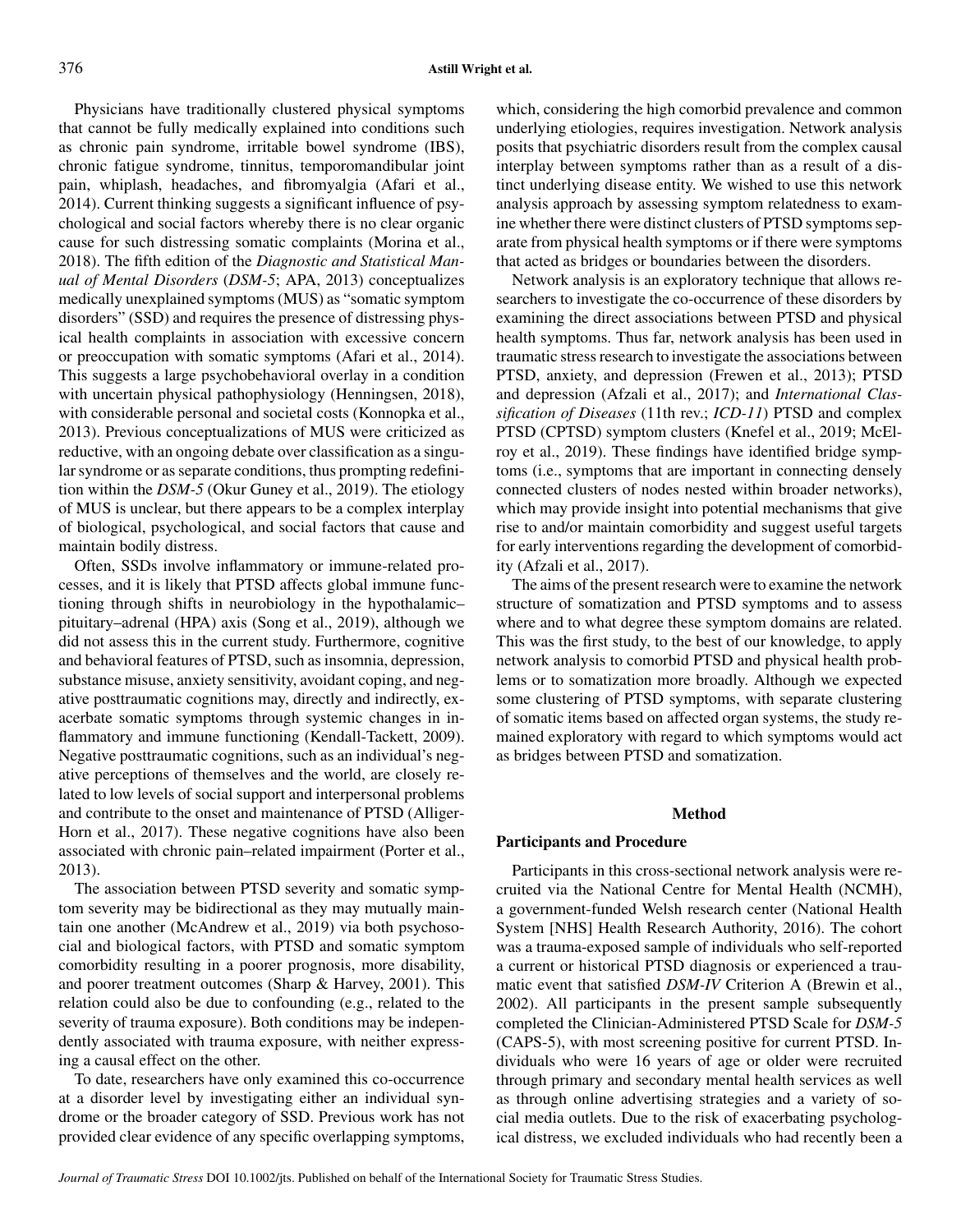mental health inpatient or were in frequent contact with a crisisrelated intensive home treatment team. We also excluded individuals who were unable to read and write in English. In total, 196 participants who were contacted refused to participate or did not attend the initial interview. Of the 355 participants who completed the initial interview, 349 completed the CAPS-5, forming our sample. The present study was granted ethical approval by the Wales Research Ethics Committee 2.

# **Measures**

## *PTSD Symptoms*

We used the CAPS-5 (CAPS-5; Weathers et al., 2018) to assess PTSD symptoms. The CAPS-5 is a clinician-administered scale and is widely referred to as the gold standard in PTSD assessment (Weathers et al., 2018). The scale measures symptom severity and intensity, with responses given on a 5-point Likert scale ranging from 0 (*absent*) to 4 (*extreme/incapacitating*). Reexperiencing symptoms (i.e., Criterion B) are measured as a sum of the intensity scores for five items. Avoidance symptoms (i.e., Criterion C) is measured as the sum of the intensity scores for two items. Negative alterations in cognitions and mood (i.e., Criterion D) and alterations in arousal and reactivity (i.e., Criterion E) are measured as the sum of seven items and six items, respectively. A *DSM-5* PTSD diagnosis requires a minimum of one reexperiencing symptom, one avoidance symptom, and at least two symptoms relating to negative alterations in cognition and mood and two symptoms related to hyperarousal. In addition, the symptoms must have lasted for at least 1 month and must be causing significant distress or functional impairment. The CAPS-5 has demonstrated high internal consistency (Cronbach's  $\alpha = .88$ ) and strong test–retest reliability ( $\kappa = .83$ ; Weathers et al., 2018).

## *Somatic Symptoms*

We used the Patient Health Questionnaire–15 (PHQ-15; Kroenke et al., 2002) to measure self-reported somatic symptom severity over the past 7 days. Each of the fifteen items on the PHQ-15 is rated on a 3-point Likert scale ranging from 0 (*not bothered at all*) to 2 (*bothered a lot*). The total score is continuous and can range from 0 to 30; the measure can also provide a categorical measure of somatic symptom severity. A total score of 0 to 4 indicates minimal somatic symptom severity, 5 to 9 indicates low severity, 10 to 14 indicates medium severity, and 15 to 30 indicates a high level of symptom severity (Kroenke et al., 2002). The PHQ-15 is well validated and has a sensitivity of 78% and a specificity of 71% for a *DSM-IV* diagnosis of somatoform disorder in a primary care setting when using a cutoff score of 3 or more severe somatic symptoms over the preceding 4 weeks (van Ravesteijn et al., 2009). We removed an item related to menstruation due to a large proportion of male participants in our sample and missing data from female participants.

## **Data Analysis**

We used the R package "qgraph" (Epskamp et al., 2012) to estimate a network using the CAPS-5 and PHQ-15. To avoid topological overlap, which may upwardly bias the importance of symptoms within a network (Fried & Cramer, 2017), we created item parcels by summing items reflecting Criterion B (reexperiencing), Criterion C (avoidance), Criterion D (negative alterations in cognition and mood), and Criterion E (alterations in arousal and reactivity) using the CAPS-5 scores. In addition, we included 14 of the PHQ-15 items (excluding Item 4, as noted, which was only applicable to women), each of which represented a unique somatic symptom. Symptoms in the network are represented as nodes, and the connecting lines between the nodes, known as edges, represent the associations between symptoms. The appropriate correlation matrix was computed using the cor\_auto function in qgraph, and this was used to estimate a regularized partial correlation network. To avoid problems associated with multiple testing, we used the graphical LASSO method to shrink edges and set very small edges to 0 using the default tuning parameter of 0.5 (Epskamp et al., 2018). This method produces a sparse network that balances fit with explanatory power (Epskamp et al., 2018). Edges within such networks can be interpreted as partial correlations, controlling for all other variables in the network. Thicker edges represent stronger associations between nodes. The Fruchterman–Reingold graphical algorithm arranges nodes based on how strongly they are associated with one another, with more weakly correlated nodes placed peripherally in the network (Epskamp et al., 2012). We tested for modularity using the "walktrap" algorithm in the Exploratory Graph Analysis (EGA) R package (Golino & Epskamp, 2017). This function detects clusters of densely connected nodes that are nested within the broader network (Figure 1).

To estimate each symptom's importance within the network, we examined node centrality (Opsahl et al., 2010). Centrality refers to the connectivity of symptoms within a network (i.e., the number and strength of connections a node has with other nodes) and is theoretically proposed to denote the importance and clinical relevance of symptoms within a given network. We used strength (i.e., the absolute sum of edge weights) as a measure of node centrality. To determine which nodes were influential in bridging symptom clusters—if clusters were identified using the walktrap algorithm, discussed earlier—we calculated bridge strength. This bridging metric was calculated in a similar way to standard centrality measures; however, this metric focuses solely on connections between clusters. Bridge centrality indices were calculated using the R package "networktools" (Jones et al., 2019). All centrality and bridge centrality indices were presented as standardized z scores, with higher scores reflecting a higher degree of importance within a network.

We used the R package "bootnet" to assess the stability of individual networks (Epskamp et al., 2018). Bootstrapping 95% confidence intervals around the network edge weights allows for the estimation of a correlation stability coefficient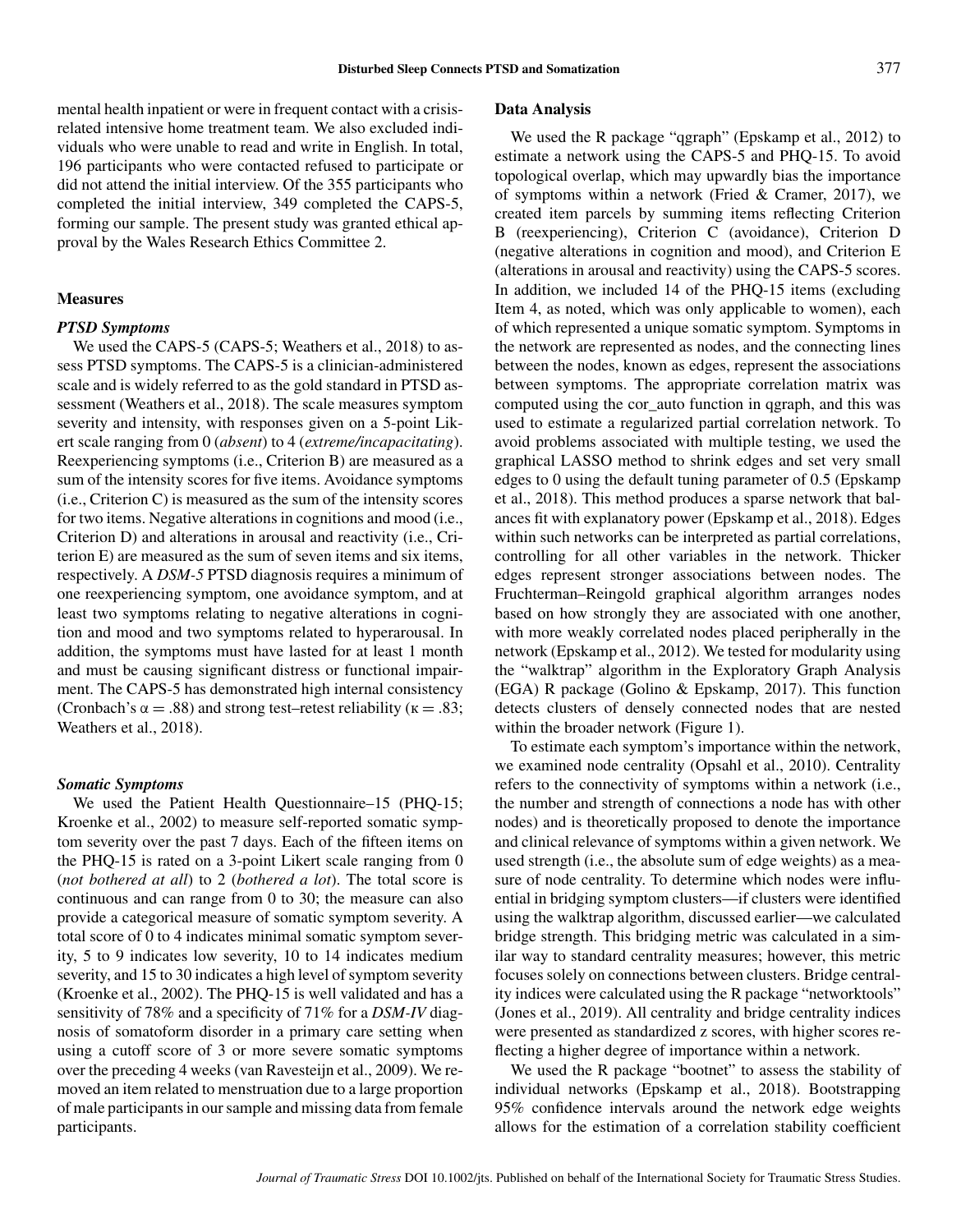## **Figure 1**

*Network Depiction of Associations Among Posttraumatic Stress Disorder (PTSD) Symptoms and Symptoms Related to Physical Health*



*Note*. Symptoms of PTSD assessed using the Clinician-Administered PTSD Scale for *DSM-5*; physical health symptoms assessed using the Patient Health Questionnaire–15. Blue lines represent positive associations, with the thickness of the line indicating association strength. The color of the node represents which of the four clusters the symptom belongs to as estimated by exploratory graph analysis (testing for modularity). IBS = irritable bowel syndrome; GI = gastrointestinal;  $UGI = upper GI; MSK = musculoskeletal.$ 

for centrality metrics, with values above 0.5 implying strong stability; edge-weight differences; and centrality differences (Epskamp et al., 2018). We estimated the network using a pairwise present approach to missing data. To assess whether the missing data could affect the estimation of the network, we imputed missing PHQ-15 values using the R package "missforest" (Supplementary Figure 4).

# **Results**

Of the 349 individuals who completed the CAPS-5, 215 (61.6%) met the *DSM-5* diagnostic criteria for PTSD, whereas 134 (38.4%) did not meet the criteria. The demographic characteristics of the sample are presented in Supplementary Table 1. Of the 349 CAPS-5 completers, 221 completed all PHQ-15 items, excluding the menstruation item, with 249–282 individuals completing each item. Regarding somatic symptom severity, 116 participants (52.5%) scored in the high range, 52 (23.5%) scored in the medium range, 30 (13.6%) scored in

the low range, and 16 (7.2%) had a minimal level of symptom severity. As explored in Supplementary Table 2, individuals with PTSD had higher levels of somatic symptom severity than those without PTSD.

# **Network Structure**

We assessed the stability of the network and the validity of our findings by estimating the confidence intervals of edge weights (Fried et al., 2018). This uses a bootstrapping method that estimates the robustness of the strength centrality measure. As shown in Supplementary Figure 1, the confidence intervals were moderately wide, indicating some imprecision of the network estimation. The correlation stability coefficient for the strength centrality metric was .361, which is above the cutoff score of .25 but below the recommended score of .50 as a reliable indicator of stability (Epskamp et al., 2018)). Symptom overlap was assessed using the Goldbricker function in the networktools R package. Fewer than 25% of the correlations were significantly different for the following pairs of nodes: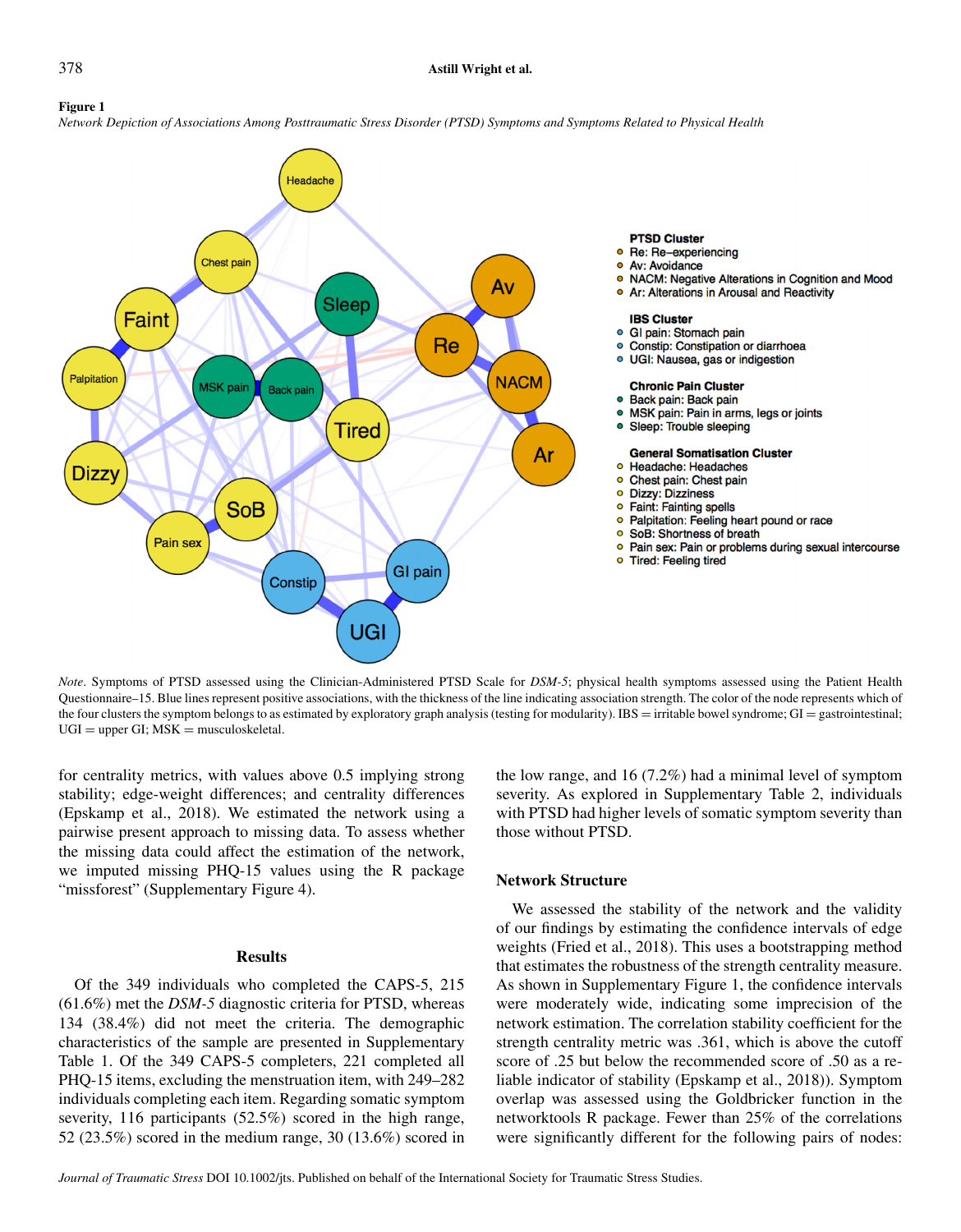constipation or diarrhea and stomach pain, avoidance and reexperiencing, feeling one's heart pound or race and fainting spells, pain or problems during sexual intercourse and shortness of breath, and nausea, gas or indigestion and constipation or diarrhea. We considered the correlations between these nodes to represent meaningful connections with one another rather than redundancy. As items on both the PHQ-15 and the CAPS-5 (i.e., Items B2 and E6) assess disturbed sleep, we removed the CAPS-5 items from the network. Both the pairwise present approach (Figure 1) and the imputation (Supplementary Figure 1) of missing data produced very similar networks.

# **EGA Clustering**

The EGA revealed a four-cluster solution. The first cluster comprised PTSD symptoms, the second comprised chronic pain symptoms as well as poor sleep, the third comprised gastrointestinal symptoms, and the fourth was made up of more general somatic complaints (Figure 1).

## **Centrality Analysis and Stability**

Centrality and bridge centrality measures are presented in Figure 2 and Figure 3. Our bootstrapping procedure supported the robustness of our centrality measures, graph structure, and edge weights (Supplementary Figures 1, 2, and 3). Fainting spells, pain or problems during sexual intercourse, and negative alterations in cognition and mood were the symptoms with the highest strength centrality. Trouble sleeping and feeling tired or having low energy were the symptoms highest in most measures of bridge centrality. The high bridge centrality of sleep difficulties and tiredness may be derived from the close associations between these two symptoms and this may drive the increased bridge centrality of the "trouble sleeping" node.

# **Discussion**

Through graphical LASSO networks, we were able to identify distinct traumatic stress and somatization symptom structures. The network suggests that PTSD and somatic symptoms form distinct clusters and that sleep difficulty may act as a key bridge between these domains. Sleep difficulty could be a fundamental symptom that exacerbates and maintains PTSD and somatization comorbidity, but it could also be a consequence of this comorbidity, thus resulting in a positive correlation. As sleep was assessed by both of the scales used in the present study, we removed sleep-related CAPS-5 items to avoid exaggerating the perceived importance of sleep within the network via overlapping measurements. It should be noted, however, that sleep disturbance is not a feature of *DSM-5* SSD (APA 2013).

Sleep disturbance is a core symptom of PTSD, with the CAPS-5 containing items relating to recurrent distressing dreams and difficulty falling and staying asleep (APA, 2013), which are contained within the reexperiencing and arousal nodes, respectively. Between 70% and 91% of individuals with

#### **Figure 2**

*Centrality Analysis Using the Strength of Each Node*



*Note*. Re = reexperiencing;  $NACM$  = negative alterations in cognition and mood;  $MSK =$  musculoskeletal;  $GI =$  gastrointestinal;  $UGI =$  upper gastrointestinal;  $SoB =$  shortness of breath;  $AV =$  avoidance;  $AR =$  arousal.

PTSD report trouble falling or staying asleep, with between 19% and 71% experiencing nightmares (Maher et al., 2006). Sleep problems are associated with the onset, maintenance, and worsening of PTSD (Maher et al., 2006). Moreover, 64.9% of individuals who report somatic complaints also report trouble sleeping (Hanel et al., 2009), with sleep difficulties accurately predicting the onset and exacerbation of chronic pain (Finan et al., 2014). Sleep is broadly associated with poorer psychiatric outcomes (Krystal, 2012), and thus may indicate global PTSD and/or somatization severity, with more severe symptoms of either PTSD or somatization producing more severe symptoms of the other in addition to poorer treatment outcomes (Akerblom et al., 2017).

There may be causal mechanisms that relate poor sleep to PTSD and somatization, but uncertainty remains regarding the direction of causality. Mechanisms by which sleep has a causal effect on PTSD and somatization include both physical factors, such as inflammation, and psychological factors, such as cognition. Research has shown that posttraumatic cognitions may directly, via increasing negative preoccupation and perception of the somatic symptoms, and indirectly, through effects on depressive symptomatology and chronic inflammation, exacerbate somatic symptoms (Kendall-Tackett, 2009), and sleep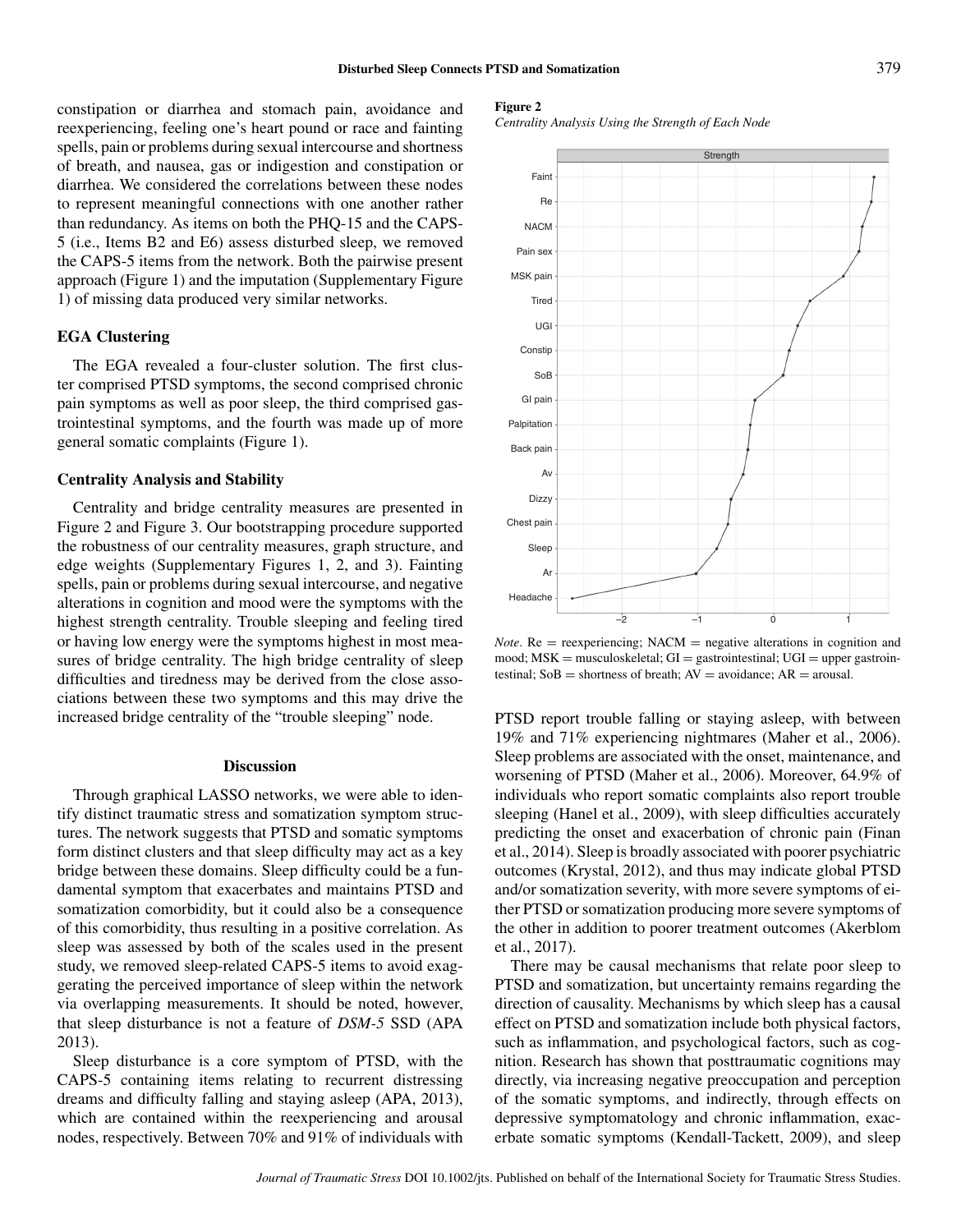#### **Figure 3**

*Bridge Centrality Strength Network Statistics*



may have a key role in this by deleteriously affecting cognition and worsening catastrophic appraisal of somatic symptoms (Krystal, 2012). Sleep disturbance is also associated with higher levels of systematic inflammation, particularly creactive protein and interleukin-6 (Irwin et al., 2016). Some MUS, such as fibromyalgia, are well known (Littlejohn & Guymer 2018) to involve immune-related processes, while individuals with PTSD exhibit significantly elevated levels of proinflammatory markers, suggestive of HPA axis dysfunction (Hori & Kim, 2019). Poor sleep may exacerbate systemic immune dysregulation, resulting in increased severity with regard to symptoms of somatization and PTSD.

The causality of the association between PTSD and somatization is unlikely to be unidirectional, despite the findings from one study that demonstrated little evidence that the risk of new PTSD is increased in individuals with preexisting somatization (Andreski et al., 1998). It seems more likely that the association is one of bidirectional mutual maintenance (McAndrew et al., 2019), involving both psychosocial and biological factors, which could be mediated by sleep. Posttraumatic cognitions and inflammation may have a key role in this bidirectional model whereby PTSD may cause worse somatization symptoms through poor sleep and, conversely, somatization may cause more severe PTSD, again via poor sleep.

Our EGA clustered sleep with back pain and pain in the arms, legs, or joints. Individuals with comorbid chronic pain and PTSD report more severe pain and pain-related impairment and are more likely to have a high risk of opioid use (Morasco et al., 2013) compared to those with chronic pain alone. Between 50% and 88% of individuals with chronic pain also report insomnia (Wei et al., 2018), whereas 20% report PTSD—a higher proportion than other somatization syndromes (Siqveland et al., 2017). Thus, it is not surprising that disturbed sleep was considered a core symptom in the present network's chronic pain cluster, but sleep may also mediate the strong associations between PTSD and chronic pain that have been reported (Siqveland et al., 2017); our analyses support this strong association. Another explanation may be that sleep plays a key mediating role between chronic pain and PTSD, with chronic pain causing more severe sleep disturbances and thus exacerbating PTSD. Our analyses of somatization in adults supports and builds on previous research highlighting associations between chronic pain and sleep disturbance in young individuals (Noel et al., 2018; Pavlova et al., 2020).

The PTSD symptoms of avoidance and hyperarousal had a neutral or negative strength within the network. This indicates their lack of associations with somatization symptoms. Negative alterations in cognition and mood and reexperiencing symptoms, however, demonstrated positive connectivity within the network.

Judith Herman (1992) previously proposed somatization as one of six criteria for a diagnosis of "disorders of extreme stress not otherwise specified" (DESNOS), and although the association between physical health complaints and PTSD remains strong, these findings suggest somatization is not an integral part of the PTSD diagnosis itself. Our results support the recent conceptualization of the association between PTSD and somatization illustrated in the *DSM-5* PTSD criteria (APA, 2013), with somatization and physical health problems remaining factors that are associated with PTSD but not included as core PTSD symptoms.

Our results support previous validation work regarding the PHQ-15 (Leonhart et al., 2018), with a confirmatory factor analysis identifying a bifactor model that included one general symptom group and four independent organ-specific symptom groups representing gastrointestinal symptoms, fatigue, cardiopulmonary symptoms, and pain-related symptoms (Witthoft et al., 2016). We identified a general physical health cluster, with separate clusters for gastrointestinal symptoms and chronic pain, and although the EGA analysis did not identify a specific cardiopulmonary cluster, the three cardiac symptoms were strongly associated with one another in the network. The subjective phenomena of pain can be qualitatively different across disorders and individuals; thus, stomach pain, chest pain, and back pain exist within different symptom clusters. These findings question the unification of psychosomatic problems within SSD in the *DSM-5* (APA, 2013), as, within the present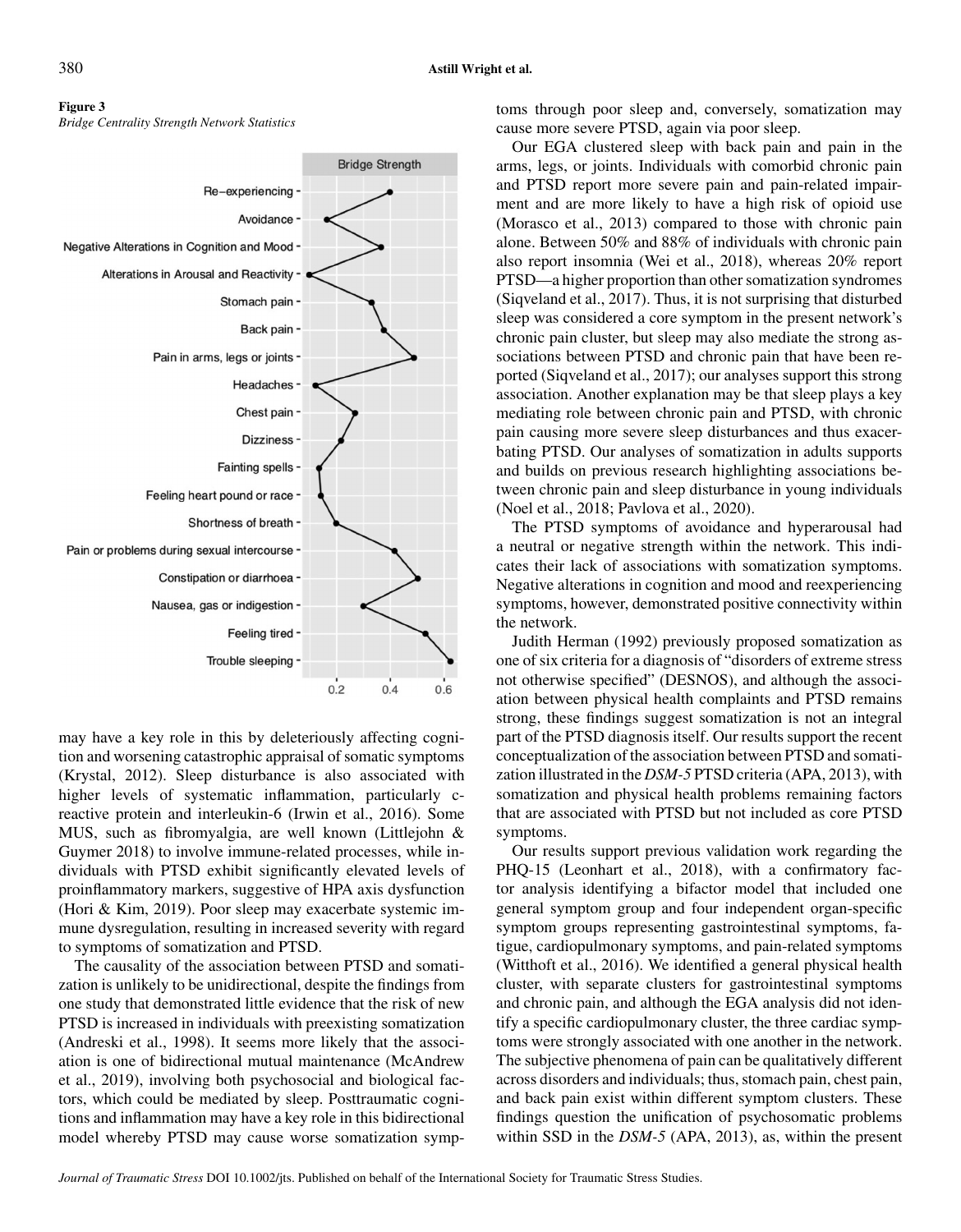sample, we were not able to identify discrete syndromes, although the PHQ-15 does not measure illness-related thoughts, feelings, and behaviors, which are a key component of the SSD diagnosis (Henningsen, 2018).

In the present study, we found that individuals with PTSD reported higher levels of somatic symptom severity than those without PTSD, and this was likely due to both biological and psychosocial factors. Physical health problems can be caused by traumatic events (Gillock et al., 2005), and traumatic stress reactions themselves can cause long-term shifts in systemic immune functioning, with prolonged somatic health problems a result of ongoing hyperarousal (Sijbrandij et al., 2015). Unhealthy and dysfunctional coping strategies, such as tobacco, alcohol, and drug abuse, can lead to even poorer physical health (Berenz & Coffey, 2012). Seeking medical expertise via a physical health complaint may be more acceptable for some individuals who are reluctant to disclose their psychiatric symptoms due to stigma or because of the characteristic avoidance of PTSD. It is also possible that individuals with PTSD may be especially preoccupied with their somatic complaints, and hyperarousal and anxiety may lead to a catastrophic interpretation of the symptoms or an attentional bias toward negative symptoms (Bryant et al., 1999).

It is important to acknowledge some limitations to the present study that should be taken into account when interpreting the results. First, although the sample was composed of clinical cases, it was modest in size (i.e.,  $N = 349$ ), and the confidence intervals of edge weights were imprecise. Furthermore, the potential for selection bias (e.g., Berkson's bias; de Ron et al., 2019) when using clinical samples highlights the need for some caution in the interpretation of our networks. Due to sample size limitations, we were unable to assess individual PTSD symptoms as separate nodes within the network, and grouping PTSD symptoms into *DSM-5* PTSD criteria may have created an artificial clustering of these symptoms within the network. Further replication using larger sample sizes is required to confirm our results. The cross-sectional nature of our study prevents the determination of causality from the investigated associations. Third, our sample lacked ethnic heterogeneity, with 94% of the sample reporting their race as White. The results of this network analysis may be specific to our sample population, which includes a specific cultural context of distress following a traumatic event (Gilmoor et al., 2019); thus, it is important to confirm these findings in different cultural groups with larger samples. Our work highlights key avenues for future research, such as the association of inflammatory biomarkers in the relation between PTSD and somatization and examinations of causal effects through intensive longitudinal assessments (Gelkopf et al., 2018).

The results of our network analysis demonstrate the distinct nature of PTSD and somatization, with sleep emerging as a central factor in bridging these disorders. The present results support the validity of the PHQ-15 as a means to differentiate between organ-system–related syndromes and the categorization of somatization symptoms into these syndromes. Previous

studies have only examined the broad latent constructs within the framework of comorbid PTSD and somatization. This was the first study of which we are aware to investigate this association on an item level. Our analyses offer key insights into the underlying mechanisms of this clinically important comorbidity, paving the way for future research aimed at investigating the role sleep plays in this association.

#### **Open Practices Statement**

The study reported in this article was not formally preregistered. Neither the data nor the materials have been made available on a permanent third-party archive; requests for the data or materials should be sent via email to the lead author at laurencewright@doctors.org.uk.

#### **Acknowledgements**

EM and JIB were joint supervising authors on this work. This work was supported by the MRC Clinical Academic Mentorship Scheme to LAW. SZ is supported by the NIHR Biomedical Research Centre at University Hospitals Bristol NHS Foundation Trust and the University of Bristol.

## **References**

- Afari, N., Ahumada, B., Wright, L., Mostoufi, S., Golnari, G., Reis, V., & Cuneo, J. V. (2014). Psychological trauma and functional somatic syndromes: A systematic review and meta-analysis. *Psychosomatic Medicine*, *76*(1), 2–11.<https://doi.org/10.1097/PSY.0000000000000010>
- Akerblom, S., Perrin, S., Rivano Fischer, M., & McCracken, L. (2017). The impact of PTSD on functioning in patients seeking treatment for chronic pain and validation of the Posttraumatic Diagnostic Scale. *International Journal of Behavioural Medicine*, *24*(2), 249–259. [https://doi.org/10.1007/s12529-](https://doi.org/10.1007/s12529-017-9641-8) [017-9641-8](https://doi.org/10.1007/s12529-017-9641-8)
- Alliger-Horn, C., Hahn, I., Hessenbruch, I., Schultheis, J., Zimmermann, P., Hecker, T., & Willmund, G., 2017. The Posttraumatic Cognitions Inventory (PTCI): Development and validation of a shortened military version based on a sample of German soldiers with deployment-related trauma. *Journal of Traumatic Stress Disorders & Treatment*, *6*(2). [https://doi.org/10.4172/](https://doi.org/10.4172/2324-8947.1000169) [2324-8947.1000169](https://doi.org/10.4172/2324-8947.1000169)
- American Psychiatric Association. (2013). *Diagnostic and statistical manual of mental disorders* (5th ed). Author.
- Andreski, P., Chilcoat, H., & Breslau, N. (1998). Post-traumatic stress disorder and somatization symptoms: a prospective study. *Psychiatry Research*, *79*(2), 131–138. [https://doi.org/10.1016/s0165-1781\(98\)00026-2](https://doi.org/10.1016/s0165-1781(98)00026-2)
- Atwoli, L., Stein, D., Koenen, K., & McLaughlin, K. (2015). Epidemiology of posttraumatic stress disorder: Prevalence, correlates, and consequences. *Current Opinion in Psychiatry*, *28*(4), 307–311. [https://doi.org/10.1097/](https://doi.org/10.1097/YCO.0000000000000167) [YCO.0000000000000167](https://doi.org/10.1097/YCO.0000000000000167)
- Berenz, E., & Coffey, S. (2012). Treatment of co-occurring posttraumatic stress disorder and substance use disorders. *Current Psychiatry Reports*, *14*(5), 469–477.<https://doi.org/10.1007/s11920-012-0300-0>
- Bisson, J., Cosgrove, S., Lewis, C., & Roberts, N. (2015). Post-traumatic stress disorder. *BMJ*, *26*(351), h6161.<https://doi.org/10.1136/bmj.h6161>
- Brewin, C., Rose, S., Andrews, B., Green, J., Tata, P., McEvedy, C., Turner, S., & Foa, E. (2002). Brief screening instrument for post-traumatic stress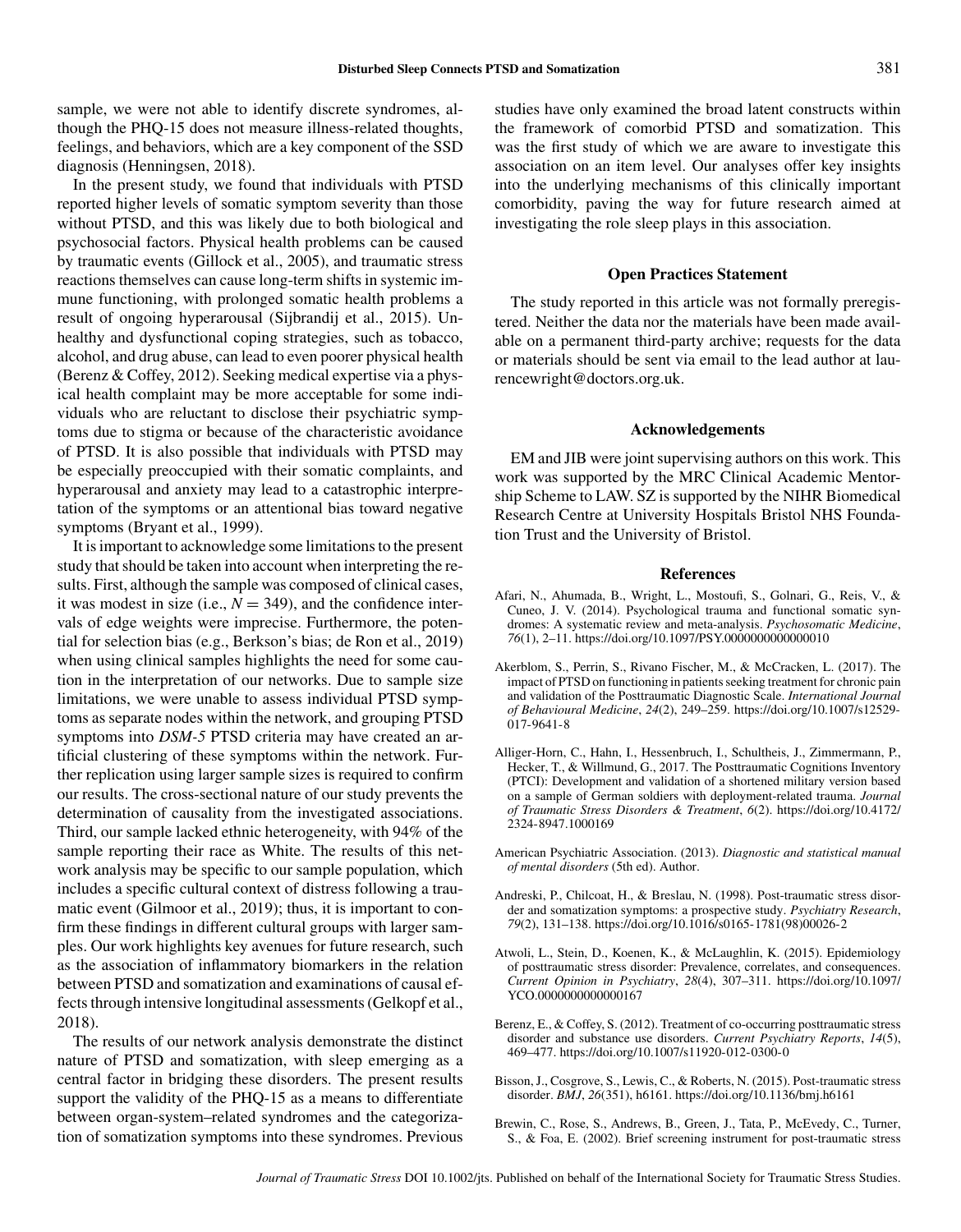disorder. *British Journal of Psychiatry*, *181*(2), 158–162. [https://doi.org/10.](https://doi.org/10.1192/bjp.181.2.158) [1192/bjp.181.2.158](https://doi.org/10.1192/bjp.181.2.158)

- Bryant, R., Marosszeky, J., Crooks, I., Baguley, J., & Gurka, A. (1999). Interaction of posttraumatic stress disorder and chronic pain following traumatic brain injury. *Journal of Head Trauma Rehabilitation*, *14*(6), 588– 594.<https://doi.org/10.1097/00001199-199912000-00007>
- de Ron, J., Fried, E. I., & Epskamp, S. (2019). Psychological networks in clinical populations: Investigating the consequences of Berkson's bias. *Psychological Medicine*. Advance online publication. [https://doi.org/10.1017/](https://doi.org/10.1017/S0033291719003209) [S0033291719003209](https://doi.org/10.1017/S0033291719003209)
- Edmondson, D., Kronish, I., Shaffer, J., Falzon, L., & Burg, M. (2013). Posttraumatic stress disorder and risk for coronary heart disease: A meta-analytic review. *American Heart Journal*, *166*(5), 806–814. [https://doi.org/10.1016/](https://doi.org/10.1016/j.ahj.2013.07.031) [j.ahj.2013.07.031](https://doi.org/10.1016/j.ahj.2013.07.031)
- Epskamp, S., Borsboom, D., & Fried, E. (2018). Estimating psychological networks and their accuracy: A tutorial paper. *Behavioural Research Methods*, *50*(1), 195–212.<https://doi.org/10.3758/s13428-017-0862-1>
- Epskamp, S., Cramer, A., Waldorp, L., Schmittmann, V., & Borsboom, D. (2012). Qgraph: Network visualizations of relationships in psychometric data. *Journal of Statistical Software*, *48*(4). [https://doi.org/10.18637/jss.](https://doi.org/10.18637/jss.v048.i04) [v048.i04](https://doi.org/10.18637/jss.v048.i04)
- Ferry, R., Brady, S., Bunting, B., Murphy, S., Bolton, D., & O' Neill, S. (2015). The economic burden of PTSD in Northern Ireland. *Journal of Traumatic Stress*, *28*(3), 191–197.<https://doi.org/10.1002/jts.22008>
- Finan, P., Goodin, B., & Smith, M. (2014). The association of sleep and pain: An update and a path forward. *The Journal of Pain*, *14*(12), 1539–1552. <https://doi.org/10.1016/j.jpain.2013.08.007>
- Frewen, P., Schmittmann, V., Bringmann, L., & Borsboom, D. 2013. Perceived causal relations between anxiety, posttraumatic stress, and depression: Extension to moderation, mediation, and network analysis. *European Journal of Psychotraumatology*, *4*(1), 20656. [https://doi.org/10.3402/ejpt.v4i0.](https://doi.org/10.3402/ejpt.v4i0.20656) [20656](https://doi.org/10.3402/ejpt.v4i0.20656)
- Fried, E., & Cramer, A. (2017). Moving forward: Challenges and directions for psychopathological network theory and methodology. *Perspectives on Psychological Science*, *12*(6), 999–1020. [https://doi.org/10.1177/](https://doi.org/10.1177/1745691617705892) [1745691617705892](https://doi.org/10.1177/1745691617705892)
- Fried, E., Eidhof, M., Palic, S., Costantini, G., Huisman-van Dijk, H., Bockting, C., & Karstoft, K. (2018). Replicability and generalizability of posttraumatic stress disorder (PTSD) networks: A cross-cultural multisite study of PTSD symptoms in four trauma patient samples. *Clinical Psychological Science*, *6*(3), 335–351. [https://doi.org/10.1177/21677026177](https://doi.org/10.1177/2167702617745092) [45092](https://doi.org/10.1177/2167702617745092)
- Gelkopf, M., Epskamp, S., & Fried, E. (2018). Dynamic networks of PTSD symptoms during conflict. *Psychological Medicine*, *48*(14), 2409–2417. <https://doi.org/10.1017/S0033291718000351>
- Gilmoor, A., Adithy, A., & Reeger, B. (2019). The cross-cultural validity of post-traumatic stress disorder and post-traumatic stress symptoms in the Indian context: A systematic search and review. *Frontiers in Psychiatry*, *10*. <https://doi.org/10.3389/fpsyt.2019.00439>
- Gillock, K., Zayfert, C., Hegel, M., & Ferguson, R. (2005). Posttraumatic stress disorder in primary care: Prevalence and relationships with physical symptoms and medical utilization. *General Hospital Psychiatry*, *27*(6), 392–399. [https://doi.org/10.1016/j.genhosppsych.2005.06.](https://doi.org/10.1016/j.genhosppsych.2005.06.004) [004](https://doi.org/10.1016/j.genhosppsych.2005.06.004)
- Golino, H., & Epskamp, S. (2017). Exploratory graph analysis: A new approach for estimating the number of dimensions in psychological research. *PLoS ONE*, *12*(6), 30174035.<https://doi.org/10.1371/journal.pone.0174035>
- Hanel, G., Henningsen, P., Herzog, W., Sauer, N., Schaefert, R., Szecsenyi, J., & Lowe, B. (2009). Depression, anxiety, and somatoform disorders: Vague

or distinct categories in primary care? Results from a large cross-sectional study. *Journal of Psychosomatic Research*, *67*(3), 189–197. [https://doi.org/](https://doi.org/10.1016/j.jpsychores.2009.04.013) [10.1016/j.jpsychores.2009.04.013](https://doi.org/10.1016/j.jpsychores.2009.04.013)

- Henningsen, P. (2018). Management of somatic symptom disorder. *Dialogues in Clinical Neuroscience*, *20*(1), 23–31. [https://doi.org/10.31887/dcns.2018.](https://doi.org/10.31887/dcns.2018.20.1/phenningsen) [20.1/phenningsen](https://doi.org/10.31887/dcns.2018.20.1/phenningsen)
- Herman, J. (1992). Complex PTSD: A syndrome in survivors of prolonged and repeated trauma. *Journal of Traumatic Stress*, *5*(3), 377–391. [https://doi.org/](https://doi.org/10.1002/jts.2490050305) [10.1002/jts.2490050305](https://doi.org/10.1002/jts.2490050305)
- Hori, H., & Kim, Y. (2019). Inflammation and post-traumatic stress disorder. *Psychiatry and Clinical Neurosciences*, *73*(4), 143–153. [https://doi.org/10.](https://doi.org/10.1111/pcn.12820) [1111/pcn.12820](https://doi.org/10.1111/pcn.12820)
- Irwin, M., Olmstead, R., & Carroll, J. (2016). Sleep disturbance, sleep duration, and inflammation: A systematic review and meta-analysis of cohort studies and experimental sleep deprivation. *Biological Psychiatry*, *80*(1), 40–52. <https://doi.org/10.1016/j.biopsych.2015.05.014>
- Jones, P., Ma, R., & McNally, R. (2019). Bridge centrality: A network approach to understanding comorbidity. *Multivariate Behaviour Research*. Advance online publication.<https://doi.org/10.1080/00273171.2019.1614898>
- Kendall-Tackett, K. (2009). Psychological trauma and physical health: Psychoneuroimmunology approach to etiology of negative health effects and possible interventions. *Psychological Trauma: Theory, Research, Practice, and Policy*, *1*(1), 35–48.<https://doi.org/10.1037/a0015128>
- Kessler, R., Aguilar-Gaxiola, S., Alonso, J., Benjet, C., Bromet, E., Cardoso, G., Degenhardt, L., de Girolamo, G., Dinnolova, R., Ferry, F., Florescu, S., Gureje, O., Haro, J., Huang, Y., Karam, E., Kawakami, N., Lee, S., Lepine, J., Levinson, D., … Navarro-Mateu, F. (2017). Trauma and PTSD in the WHO World Mental Health Surveys. *European Journal of Pyschotraumatology*, *8*(supp5), 1353383.<https://doi.org/10.1080/20008198.2017.1353383>
- Knefel, M., Karatzias, T., Ben-Ezra, M., Cloitre, M., Lueger-Schuster, B., & Maercker, A. (2019). The replicability of ICD-11 complex post-traumatic stress disorder symptom networks in adults. *The British Journal of Psychiatry*, *214*(6), 361–368.<https://doi.org/10.1192/bjp.2018.286>
- Konnopka A., Kaufmann, C., König, H. H., Heider, D., Wild, B., Szecsenyi, J., Herzog, W., Heinrich, S., & Schaefert, R. (2013). Association of costs with somatic symptom severity in patients with medically unexplained symptoms. *Journal of Psychosomatic Research*, *75*(4), 370–375. [https://doi.org/](https://doi.org/10.1016/j.jpsychores.2013.08.011) [10.1016/j.jpsychores.2013.08.011](https://doi.org/10.1016/j.jpsychores.2013.08.011)
- Kroenke, K., Spitzer, R., & Williams, J. (2002). The PHQ-15: Validity of a new measure for evaluating the severity of somatic symptoms. *Psychosomatic Medicine*, *64*(2), 258–266. [https://doi.org/10.1097/00006842-200203000-](https://doi.org/10.1097/00006842-200203000-00008) [00008](https://doi.org/10.1097/00006842-200203000-00008)
- Krystal, A. (2012). Psychiatric disorders and sleep. *Neurology Clinics*, *30*(4), 1389–1413.<https://doi.org/10.1016/j.ncl.2012.08.018>
- Leonhart, R., de Vroege, L., Zhang, L., Liu, Y., Dong, Z., Schaefert, R., Nolte, S., Fischer, F., Fritzsche, K., & van der Feltz-Cornelis, C. (2018). Comparison of the factor structure of the Patient Health Questionnaire for Somatic Symptoms (PHQ-15) in Germany, the Netherlands, and China: A transcultural structural equation modeling (SEM). *Frontiers in Psychiatry*, *9*. <https://doi.org/10.3389/fpsyt.2018.00240>
- Littlejohn, G., & Guymer, E. (2018). Neurogenic inflammation in fibromyalgia. *Seminars in Immunopathology*, *40*(3), 291–300. [https://doi.org/10.](https://doi.org/10.1007/s00281-018-0672-2) [1007/s00281-018-0672-2](https://doi.org/10.1007/s00281-018-0672-2)
- National Health Service Health Research Authority. (2016). National Centre for Mental Health research summary. [https://www.hra.nhs.uk/planning-and](https://www.hra.nhs.uk/planning-and-improving-research/application-summaries/research-summaries/national-centre-for-mental-health-ncmh/)[improving-research/application-summaries/research-summaries/national](https://www.hra.nhs.uk/planning-and-improving-research/application-summaries/research-summaries/national-centre-for-mental-health-ncmh/)[centre-for-mental-health-ncmh/](https://www.hra.nhs.uk/planning-and-improving-research/application-summaries/research-summaries/national-centre-for-mental-health-ncmh/)
- Noel, M., Vinall, J., Tomfohr-Madsen, L., Holley, A., Wilson, A., & Palermo, T. (2018). Sleep mediates the association between PTSD symptoms and

*Journal of Traumatic Stress* DOI 10.1002/jts. Published on behalf of the International Society for Traumatic Stress Studies.